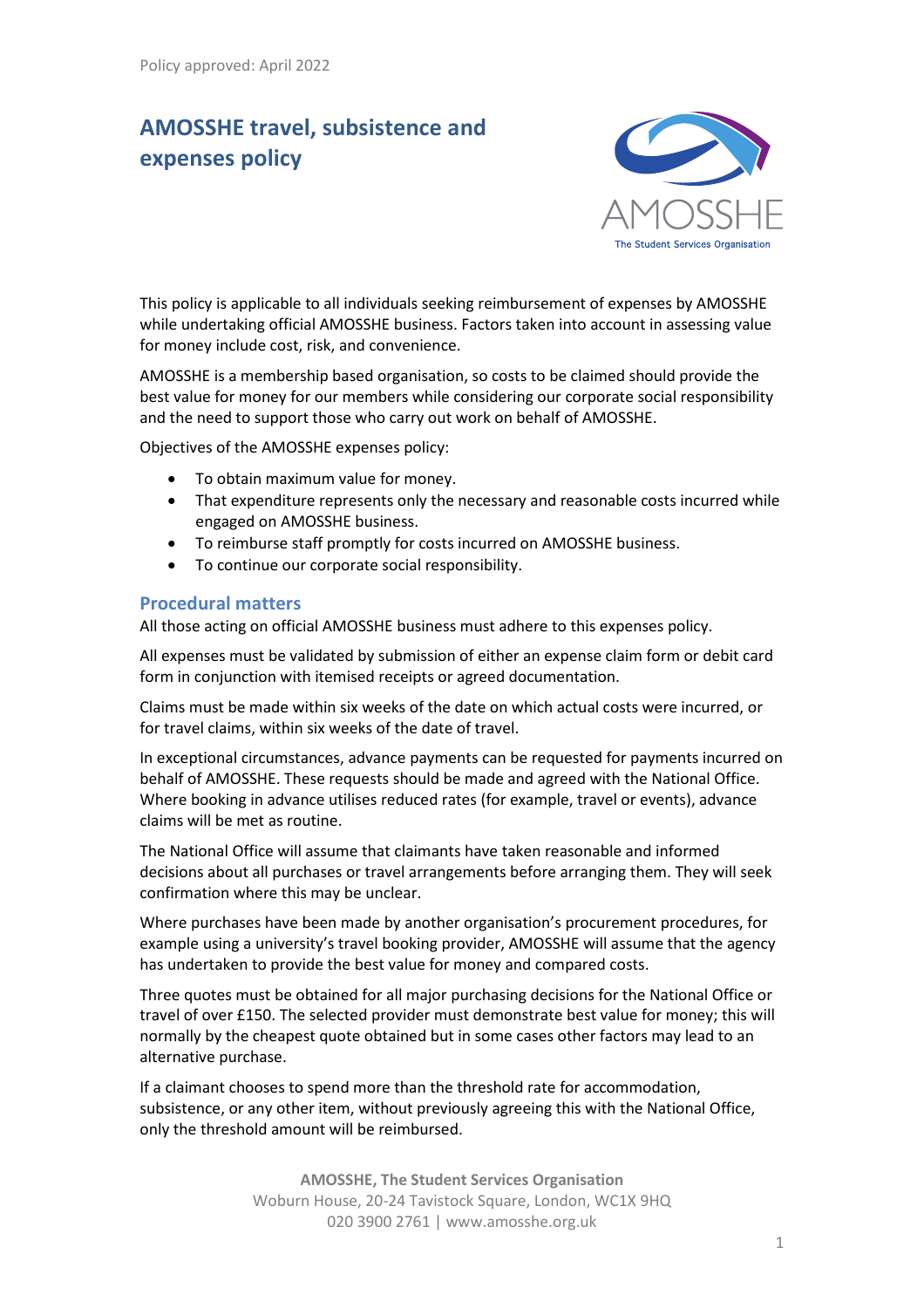The National Office manager (or other officer as appropriate) will seek authorisation from the Vice Chair (Operations) for all expense claims in excess of £500.

In the event of any dispute over eligible claims, or payments that are refused, the Vice Chair (Operations) will take a final decision.

## **Debit cards**

All AMOSSHE Executive members holding a chair or vice chair post, annual conference leads, and one named person in the National Office are entitled to a debit card on request. Bank statements will be monitored, and where they do not tally with the receipts and expense claims / debit card forms submitted, this will be checked. The Vice Chair (Operations) may determine at any point that a debit card should be withdrawn.

People who hold an AMOSSHE purchasing card are under no circumstances allowed to incur private costs on the AMOSSHE purchasing card.

## **Travel**

Requirement to travel must be assessed as beneficial to AMOSSHE. Factors for consideration should include time lost during travel, and if the business could be completed by conference call. Travel must be agreed as necessary with the National Office. Travel must be deemed necessary and expenses kept to the minimum. Corporate social responsibility requires that we consider environmentally positive travel arrangements.

Reservations must be made in advance where possible to take advantage of reduced rates.

In no case will payments be made for costs incurred for journeys between the normal place of work and home.

No cost will be paid for costs incurred by individuals accompanying those on AMOSSHE business.

No expenses should be submitted for expenses incurred for days taken as a holiday linked to a business trip.

#### **Domestic travel**

**Rail travel** should be at standard class rate. First class travel is only permitted if:

- The cost of an advance first class single is less than the standard fare on the day of travel.
- An internet connection is required during travel for AMOSSHE business, that is included in the first class ticket price, but would be at additional cost in standard class travel. This will only be accepted if the cost of standard class travel plus internet is greater than the cost of the first class travel.

**Local travel** (for example, bus, tube, tram) journeys incurred should be for business purposes only, and claims must be supported by a ticket, receipt, or in London, Oyster itemised printout (where similar systems are utilised in other cities, an itemised breakdown of journeys by the service provider must be submitted).

Where possible, we encourage the use of **Oyster cards** to take advantage of discounted rates of travel in London. If you use a personal Oyster card please submit an itemised printout of travel with the relevant claim form. Oyster cards can be provided on request from the National Office. AMOSSHE will not fund personal travel on Oyster.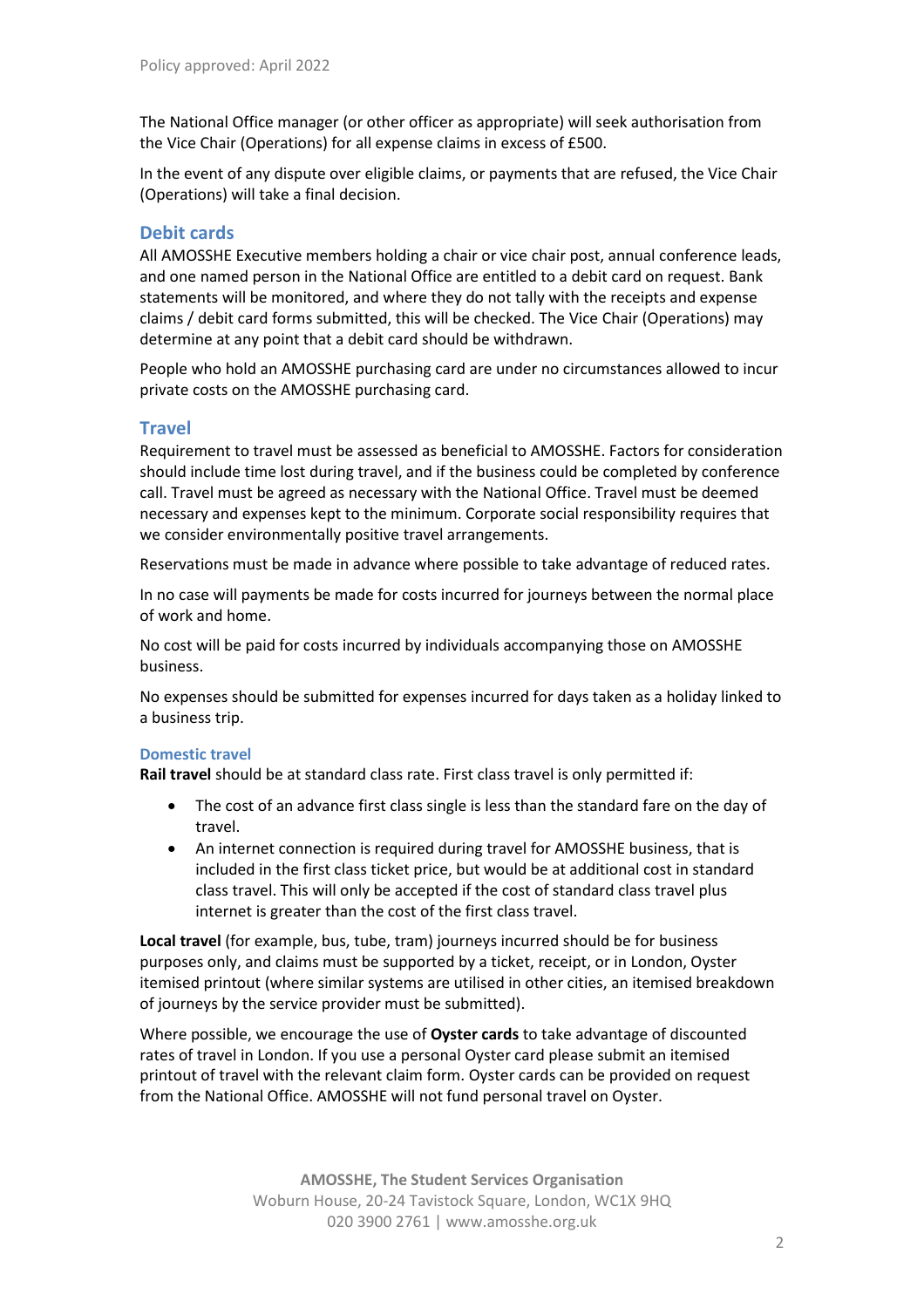**Taxis** should only be taken for short journeys where no other form of transport is available, or where safety is a concern. Taxis used for convenience should be agreed in advance with the National Office.

**Car hire** should be agreed in principle with the National Office, and the claimant will need to demonstrate that where possible three quotes were obtained prior to booking. This evidence must be submitted with the appropriate claim form.

**Private motor vehicle** use must be agreed with the National Office. Assessment criteria and mileage allowance information are below.

#### **Mileage allowance**

| <b>Maximum mileage rates for</b><br>private vehicles | Cumulative distance in tax<br>year | Rate per mile |
|------------------------------------------------------|------------------------------------|---------------|
| Car                                                  | Up to 10,000 business miles        | £0.45         |
| Car or van                                           | Over 10,000 business miles         | £0.25         |
| Motorcycle                                           | Any distance                       | £0.24         |
| <b>Bicycle</b>                                       | Any distance                       | £0.20         |

**Additional passengers**: for each employee who travels on business as a passenger, an additional 5p per mile can be claimed.

**Car parking costs** incurred while on AMOSSHE business will be reimbursed subject to the provision of appropriate receipts. If you are unable to gain a receipt for a meter, please provide details on the expense claim form.

Claims for costs incurred for **fines**, **excess charges** and such expenses will not be met by AMOSSHE under any circumstances.

**Flights** should be agreed with the National Office, and where flights will cost over £150 return, three quotes may be requested, or alternative evidence as appropriate that this method of travel is the most suitable and delivers value for money. There is a general assumption that colleagues travelling from Northern Ireland or Scotland to meetings in London for AMOSSHE business will normally fly, and such flights need only be agreed with the National Office where their cost is over £150 return.

#### **International travel**

**Flights** to non-UK destinations should be agreed with the National Office in advance, and where flights will cost over £200 return, three quotes must be provided, or alternative evidence as appropriate that this method of travel and cost is the most suitable and delivers value for money.

**Costs** incurred while abroad should be assessed for value for money and corporate social responsibility. Details of likely expenses should be provided to the National Office in advance of travelling for approval.

**Accommodation** outside of the UK must be agreed in advance with the National Office.

#### **Accommodation**

**Hotel** accommodation on board and breakfast basis will be paid for when away overnight on AMOSSHE business. Rates will be paid in London at up to £150 per night, outside of London at up to £90 per night.

> **AMOSSHE, The Student Services Organisation** Woburn House, 20-24 Tavistock Square, London, WC1X 9HQ 020 3900 2761 | www.amosshe.org.uk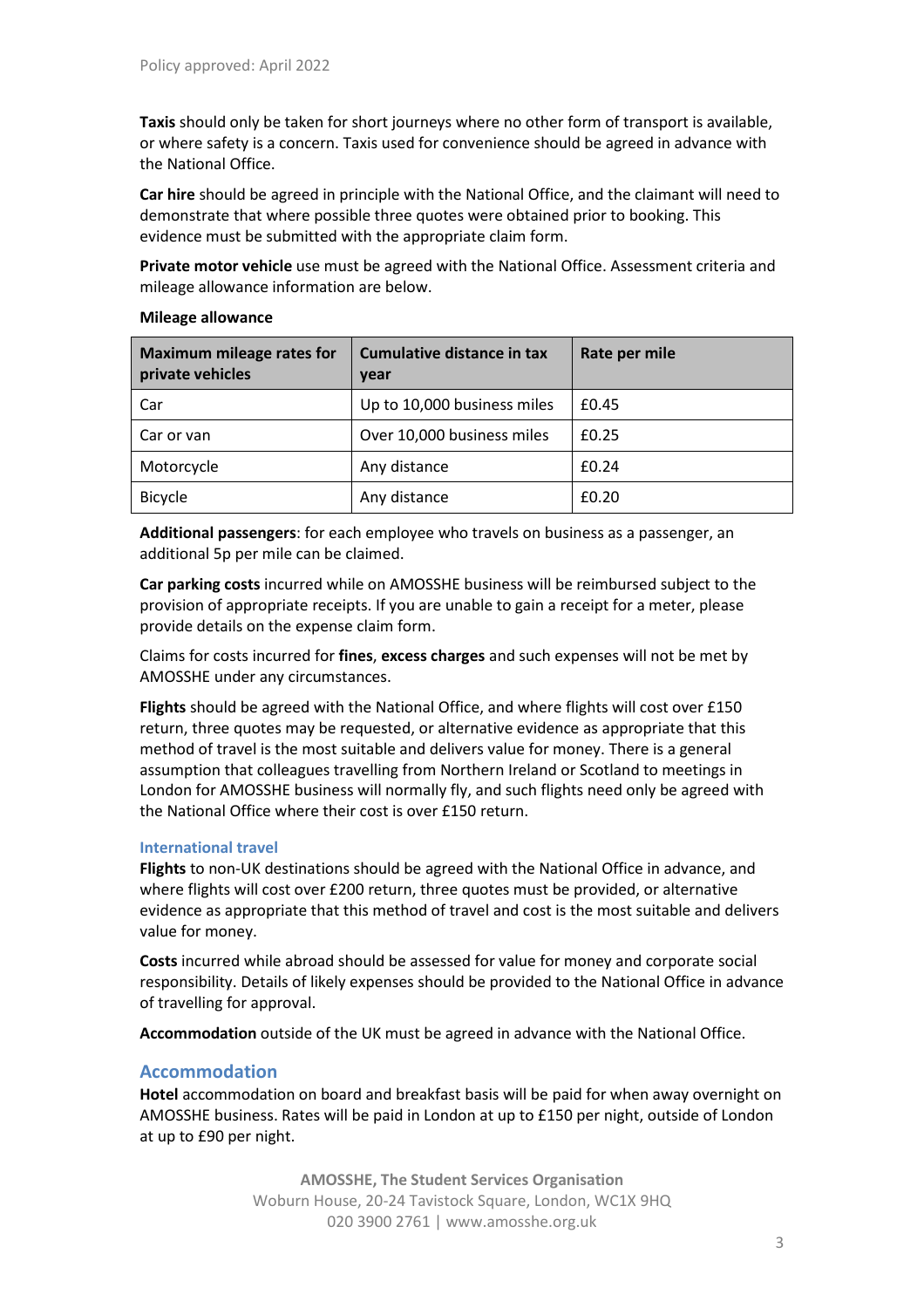We encourage early booking where possible to take advantage of reduced rates.

Where possible, three quotes should be sourced prior to booking.

While on AMOSSHE business, if you choose to be **accommodated by relatives / friends** you can claim a rate of £25 per night. Other subsistence claims can be made in addition to this in line with this policy excluding dinner.

Overnight accommodation costs for AMOSSHE events may be above the standard allowance rate where they are a **24 hour delegate rate**, and thus include meals and conference venue facilities as well as overnight rooms. These will be considered in the context of other local rates, where possible drawing upon a minimum of three quotes. This will normally apply for the Executive residential meeting each year and the AMOSSHE national conference.

#### **Subsistence**

Subsistence rates up to set limit (see below) can be claimed when on AMOSSHE business away from home or the usual place of work. Itemised receipts and an expense or debit card form must be provided.

Claims for **alcohol** will not normally be accepted; one alcoholic drink may be reimbursed with dinner providing it falls within the £25 allowance. If a meal **exceeds** the allowance in the table below, AMOSSHE will normally reimburse up to the maximum allowance only; it is the individual's choice if they wish to purchase a higher cost meal and cover the additional fee themselves. The only situation in which this might be waived is if food is not available within the maximum allowance threshold.

| <b>Period</b>                                                                                                                                                                                                        | Rate                                                                                              |
|----------------------------------------------------------------------------------------------------------------------------------------------------------------------------------------------------------------------|---------------------------------------------------------------------------------------------------|
| Out of office with no meal provided at core<br>meal times (breakfast and lunch)                                                                                                                                      | £8 per meal (breakfast / lunch) – maximum<br>£16 per day if both breakfast and lunch<br>purchased |
| One to eight hours with food provided                                                                                                                                                                                | £3.50                                                                                             |
| Evening meal (if accommodation provided)                                                                                                                                                                             | £25                                                                                               |
| Overnight stay with family or friends (this is<br>the maximum subsistence allowance you can<br>claim for any one day $-$ you cannot claim this<br>in conjunction with an evening meal or daily<br>subsistence claim) | £25                                                                                               |

#### **Maximum subsistence rates that can be claimed**

## **Meetings / hospitality**

Hospitality costs can only be claimed when a business requirement has been demonstrated and costs are reasonable. They will not normally include alcohol. All hospitality claims must include names of attendees, the organisation they are from, those present from AMOSSHE, and the business requirement.

**Catering for meetings of AMOSSHE employees and officers solely**: purpose of meeting, details of location and number of attendees must be submitted with an expense claim form.

**Catering for hospitality**: purpose of meeting, details of location and name of attendees and their organisation must be submitted with an expense or debit card form.